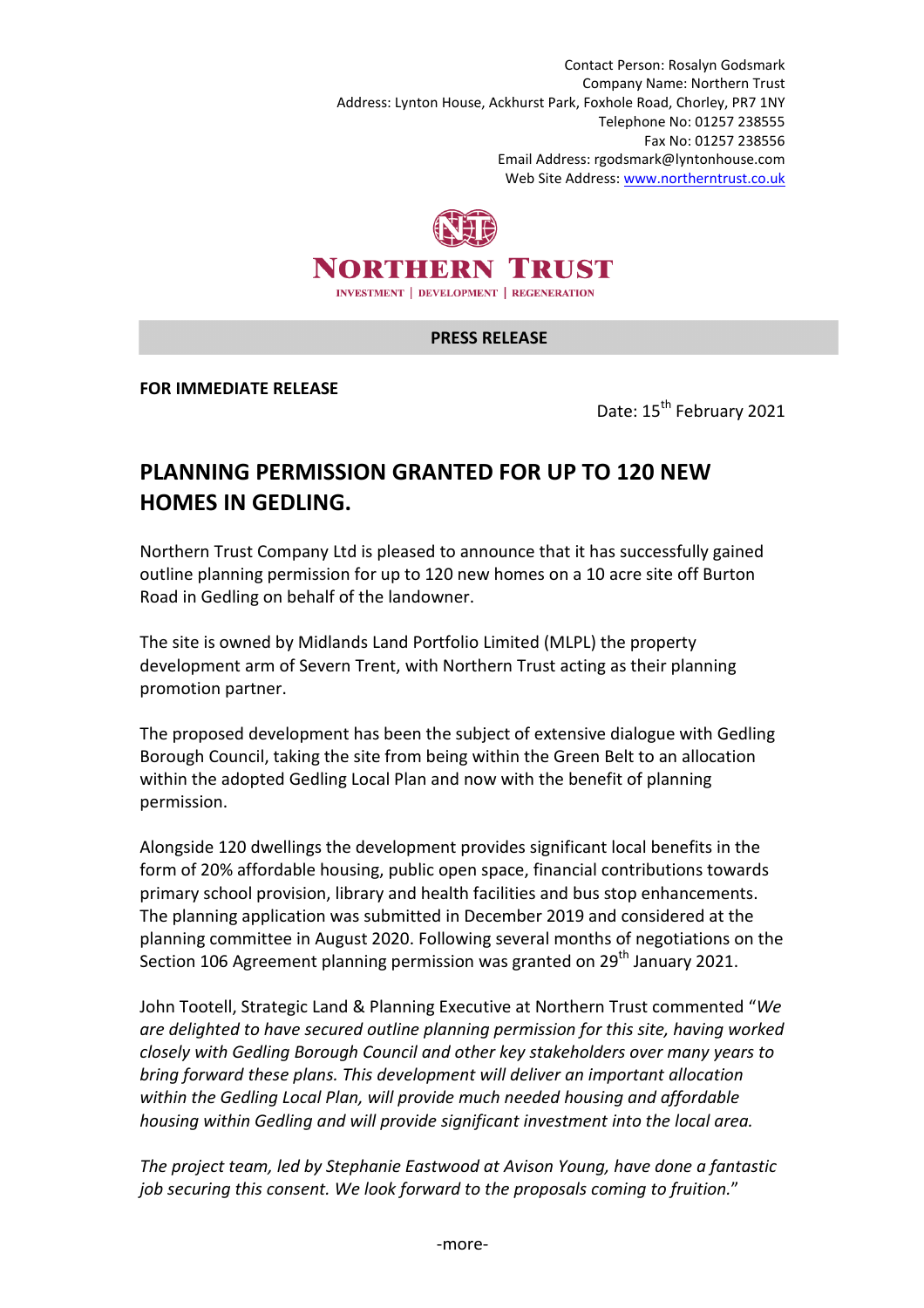Adam Tustain, Senior Development Surveyor at Severn Trent explains "*We're absolutely delighted that we've been able to achieve this fantastic result with the expert help of both Northern Trust and Avison Young. Securing this permission not only allows us to recycle our redundant assets but means we're able to provide new homes and jobs that will benefit the communities in which we operate*."

Stephanie Eastwood of Avison Young, planning consultants on the site added *"After securing the release of the site from the Green Belt and its allocation in the Local Plan, it's been a pleasure to continue to work with Northern Trust and its project team to develop an attractive masterplan for the site and see it through the next stage in the planning process, securing outline planning permission and moving one step closer to the delivery of quality housing and new areas of public open space."* 

The site is currently the subject of a marketing campaign with discussions ongoing with a number of shortlisted parties. Luke Brafield and Matthew Handford at Fisher German are managing the disposal process.

https://www.fishergerman.co.uk/.

- **End –** 

*Notes to Editors:* Press Enquiries; Northern Trust/Whittle Jones: Rosalyn Godsmark, 01257 238555 or rgodsmark@lyntonhouse.com

**Northern Trust** is a privately owned company, established in 1962, with a successful track record in property investment, development, land management and regeneration.

The existing property portfolio extends to over 8 million sq ft of industrial, trade counter and office parks, together with more than 5,000 acres of land throughout the UK, with circa 1,500 acres currently being promoted through the planning process for mixed use development.

**Northern Trust** works closely with house builders, local authorities and special purchasers in bringing forward regeneration opportunities; and secures planning for circa 2,000 new homes a year. Our current projects covering more than 50 sites incorporate a mixture of uses including the potential of bringing forward a further 6,000 new homes.

In addition, **Northern Trust** has developed over 3 million sq ft of commercial space in over 50 locations with a further 0.5 million sq ft currently under construction or with planning being prepared for commencement on site within the next year. The company also benefits from a supplementary land bank for the longer term.

The Commercial and Industrial portfolio contains circa 4,000 individual units with unit sizes ranging from as little as 285 sq ft up to c 50,000 sq ft and office suites from as little as 1 person upwards. Premises are situated in over 200 separate locations and the portfolio extends from the South Midlands to the central belt of Scotland. Through recent acquisitions and development almost 1 million sq ft has been added to the portfolio. The portfolio is actively managed by Northern Trust's in-house surveying practice **Whittle Jones**. **Whittle Jones** have regional offices in the North West, North East, Yorkshire, Midlands and Scotland.